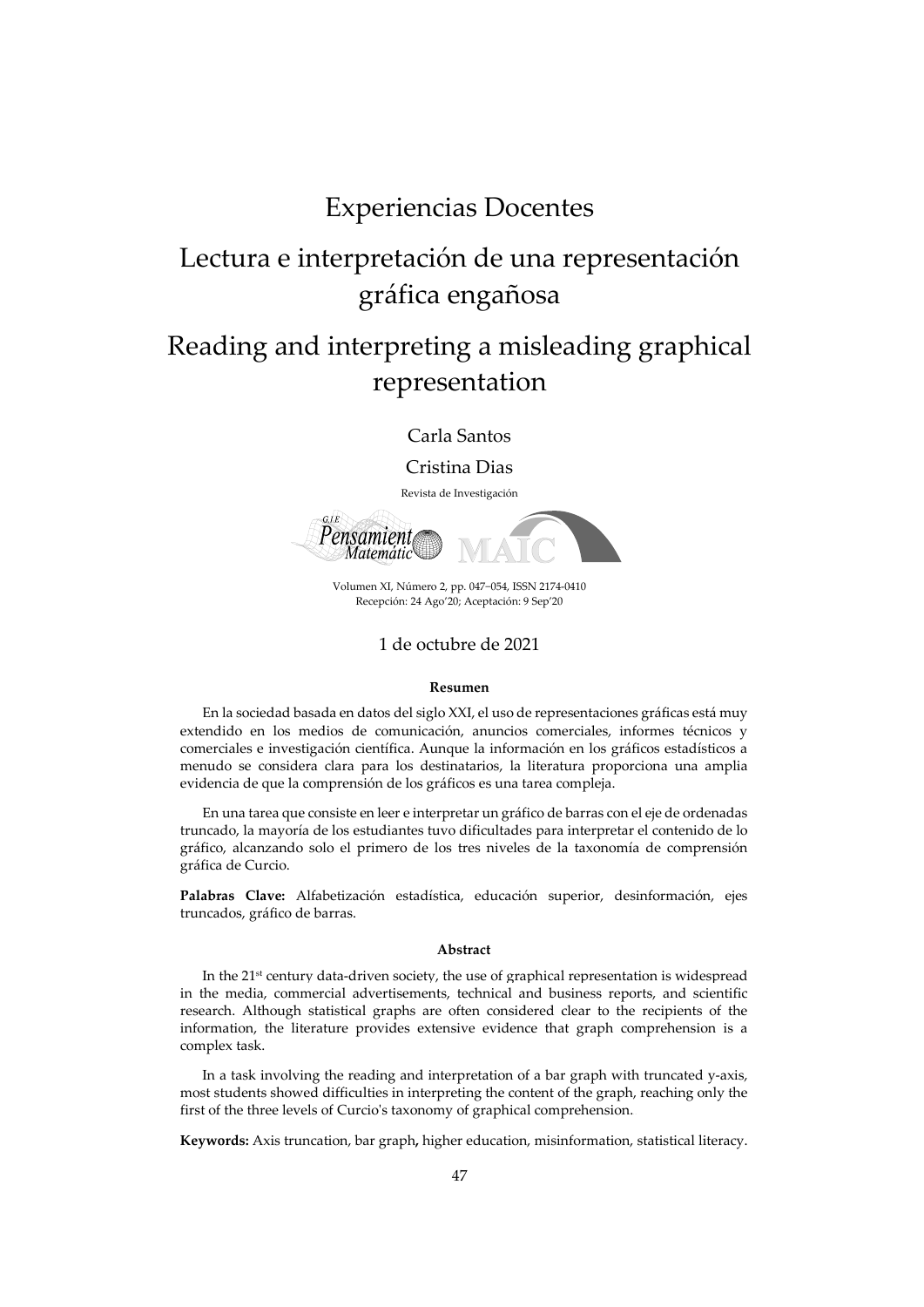## **1. Introduction**

In modern society, a wide range of communicative, analytical, and technological skills is required. Looking at some of the definitions of literacy (e.g. Kirsch et al., 1993, Benavente et al., 1996, Murnane et al., 2012), they all focus on possessing the skills to access, process and communicate information. Since much of this information appears in the form of numbers or graphs, the ability to understand and use numerical information, coined by the term numeracy, has become indispensable in personal and professional life (Steen, 1999).

In the 21st century, numeracy is critical for the understanding of the world, taking part in many domains belonging to a broad modern concept of literacy, such as health literacy, media literacy, political literacy and financial literacy. Today´s data-driven society requires every citizen to have statistical culture, regardless of his profession or qualifications, so one of the main aspects of numeracy is statistical literacy.

From the 90s of the last century there was an increasingly strong call for statistics education to leave the traditional approach, based on procedures and computations, and to focus on statistical literacy, reasoning, and thinking. Despite all recommendations and changes in school curricula, the reality of the study of statistics at basic and secondary level has not changed considerably to strengthen students' statistical literacy (Zieffler et al., 2008, Sabbag & Zieffler, 2015), as evidenced by the difficulties that many higher education students reveal when developing studies that require the use of statistical tools and the interpretation of data.

Statistical graphs are very powerful communication tools, ubiquitous in the media, commercial advertisements, technical and business reports, and scientific research. The rapidly increasing availability of statistical graphs produced by computer programs and applications, afforded their widespread use in all areas of society, emphasizing the need for statistical literacy for all individuals, as citizens and professionals, which led to reviews of school mathematics curricula at all levels of the education system.

As emphasized by the saying "A picture is worth a thousand words", statistical graphs allow to display large amounts of data, clearly communicating the insights of that data in a way that words could hardly achieve.

Despite the frequent contact of most individuals with statistical graphs, there is evidence in the literature that many people cannot read and interpret graphs properly, even the simplest ones (e.g. Dreyfus and Eisenberg, 1990, Glazer, 2011). One of the factors suggested for that is the specificity of statistical reasoning, which "being an artefact of civilization, not part of our natural neural equipment" (Moore, 1998, p.1257), requires to be learned and exercised.

For higher education students it is imperative to be statistically literate, since their ability to use the appropriate statistical tools, in the development of studies in their future professional field, will enable them to make informed decisions.

As noted in the literature (e.g. Friel, Curcio & Bright, 2001), and in our practice as higher education teachers in courses requiring basic statistical literacy skills, many students do not master reading and interpreting of graphs, not even a basic bar graph.

In this work, we describe and analyse an activity that encompassed a task of reading and interpreting a bar graph, which was deliberately oriented towards a preconceived target. The aim of the task was to promote students´ critical thinking when confronted by information in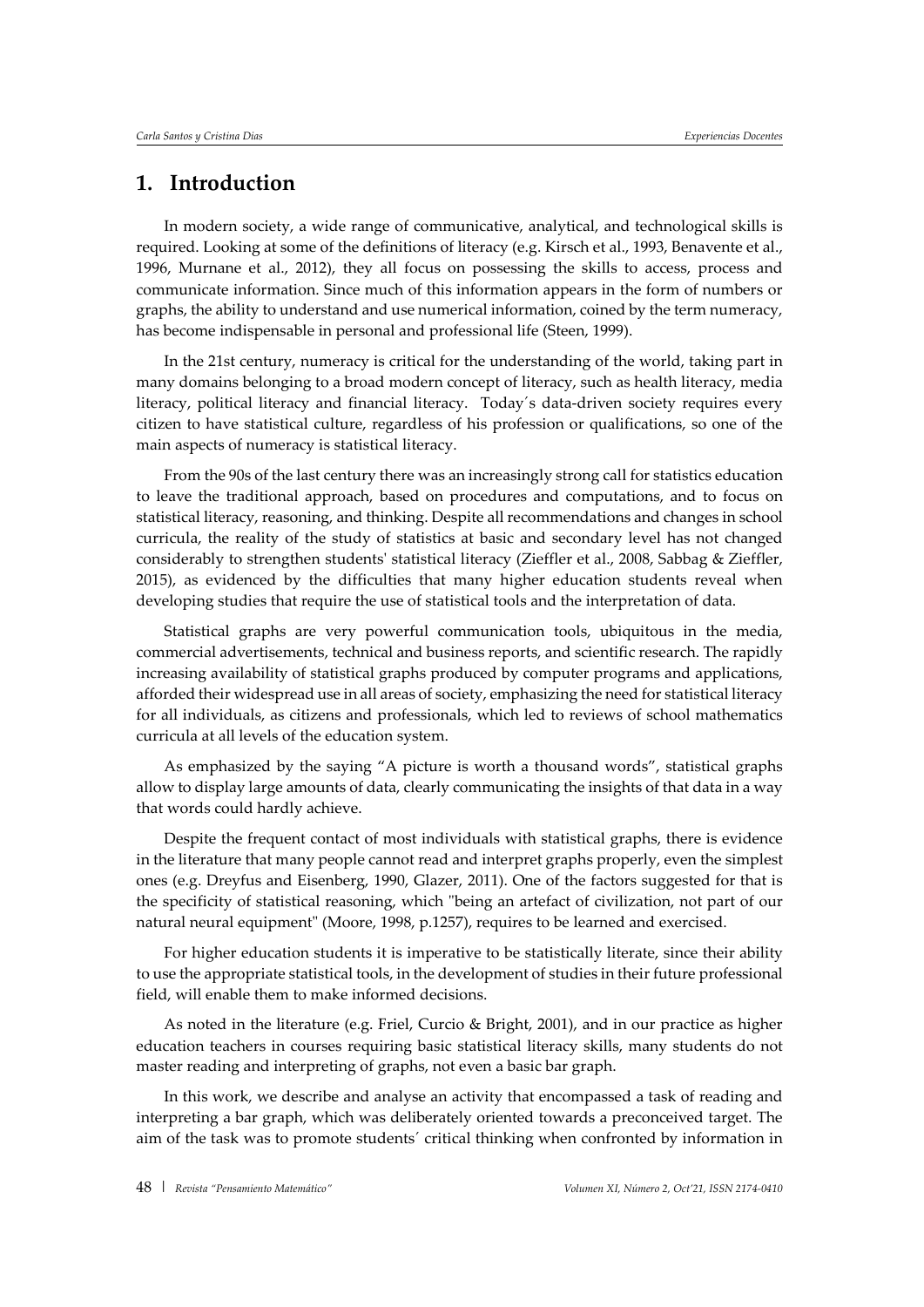graphic representations leading to biased conclusions, like those they encounter frequently in day-by-day life.

## **2. Representation of statistical data in bar graphs**

#### **2.1. Graph interpretation**

Organising data in graphs is relevant not just for representing data, but also for finding relationships between variables, determining patterns, and identifying data properties. Thus, statistical graphics became an indispensable tool for decision making, in all areas of society, and their use is now widespread.

Since the late twentieth century, there has been a growing concern with the identification of factors involving the understanding of information contained in representations of statistical data (e.g. Galesic & Garcia-Retamero, 2011; Arteaga et al., 2011; Ratwani, Trafton & Boehm-Davis, 2008; Mautone & Mayer, 2007; Friel, Curcio & Bright, 2001; Kosslyn, 1985) and "interpretation of graphs" has been defined differently by different authors. Friel, Curcio & Bright (2001) consider "interpretation of a graph" as the ability to extract meaning from that graph, recognizing the constituent elements of the graph and their conformity, critically analyzing the influence of each of these elements on the transmission of information, translating the relationships established between the graph design and the data it represents and evaluating the adequacy of the graph. For Wu (2004) the interpretation of a graph refers to the ability to formulate opinions about the information expressed in the graph and the design of that graph. According to Monteiro & Ainley (2004), the interpretation of graphics is much more than a simple technical procedure, involving a wide range of knowledge, experiences, and feelings.

Each type of graph has its own specifications and its own language (Friel, Curcio and Bright, 2001), however, in order to be able to draw as much information as possible from any graph it is necessary to have certain skills. To assess the ability of critically read the data present in statistical tables and statistical graphs, Curcio (1989) distinguished the following three levels in the comprehension of data.

- (I) reading the data;
- (II) reading between the data;
- (III) reading beyond the data.

(I) represents an elementary comprehension level that only requires a literal reading of the graph, this is, the description of the facts explicitly expressed in the graph or table, with no interpretation.

(II) represents an intermediate comprehension level that requires the understanding of the data, the ability to make comparisons and combinations and to find trends, and the use of mathematical concepts and skills.

(III) represents an advanced comprehension level that requires the use of information that is neither explicitly nor implicitly stated in the graph to make predictions or inference, this is, requires extrapolation from the data.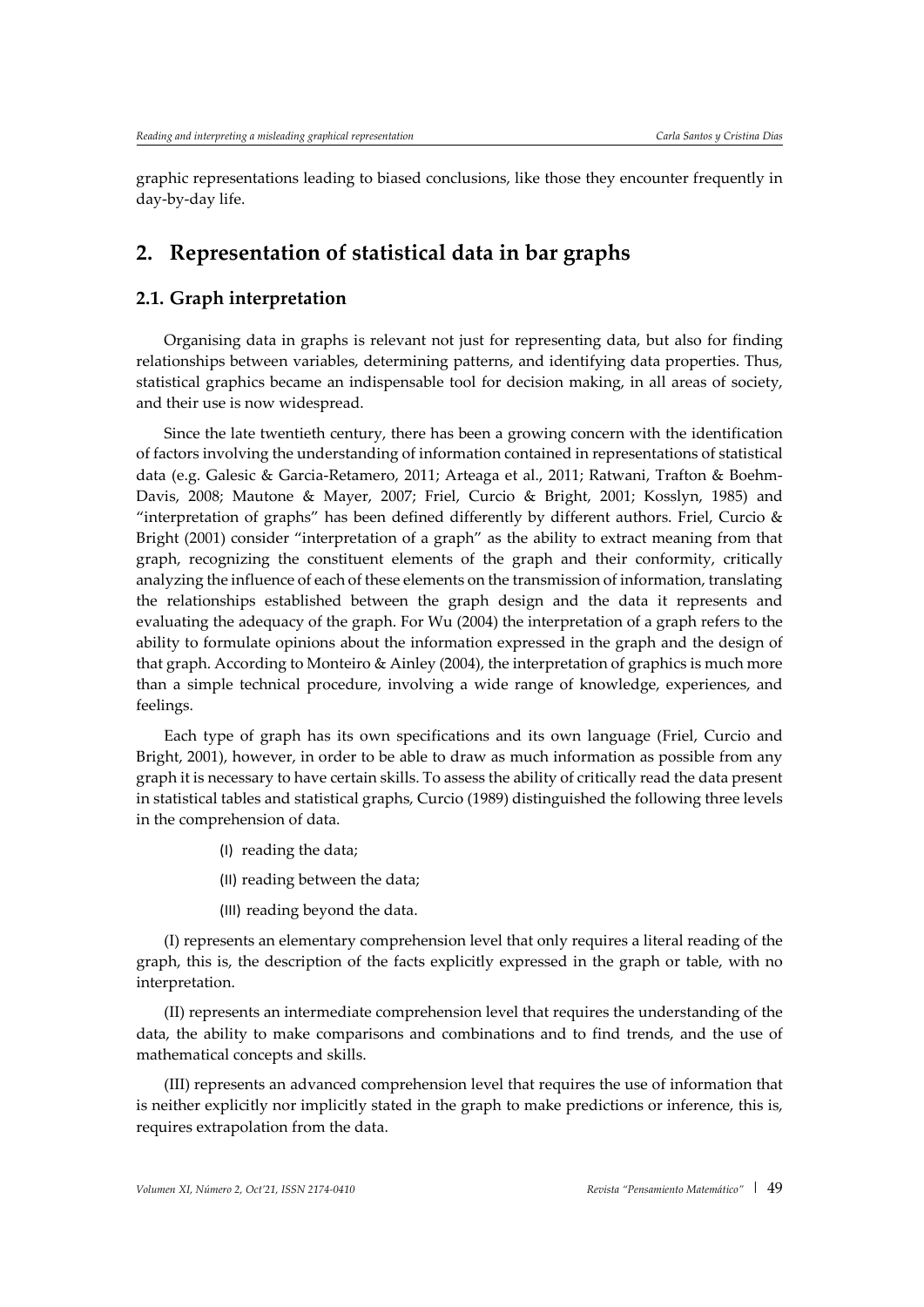The number of variables presented in a graph is one of the ways to categorise graph complexity. A simple graph representing one or two variables, like line graphs, scatter plots, bar graphs and pie graphs, requires little domain knowledge to interpret it (Glazer, 2011). Still, interpreting this type of graph is not simple for everyone, and doing so can become even more difficult if the graph design includes aspects that distort the perception of the data it represents.

#### **2.2. Graph manipulation**

Graphic representations of data, in general, and bar graphs, in particular, allow people to readily communicate and analyse data, however, many common graphical designs lead to engaging imagery but false interpretations and conclusion.

Fulfilling its primary purpose, graphs allow almost immediate assimilation of the information encoded in their design. When looking at a graph, it is common to focus attention on the most prominent aspects and neglecting the others. If the observer does not have the proper skills to read this graph critically, this observation may lead to a misinterpretation of the content.

Graph characteristics, such as format, colour or type can affect graph comprehension, but the perception of the information, contained in a statistical graph, can be intentionally biased by factors such as the obscure intentions with which some graphs are drawn and the aspects that may be neglected, intentionally omitted or adulterated in these graphs (e.g. Huff, 1954)

The scales of a bar graph are often manipulated to minimize differences between categories or to make them seem much larger. Another possible way to exaggerate differences in categories frequencies, and bias the information transmitted by a bar graph is y-axis truncation. This technique visually distorts the frequencies of the categories by beginning the y-axis of a bar graph at a value other than the typical zero.

### **3. Method**

This study is part of a research of a group of higher education teachers, responsible for courses, requiring basic statistical literacy skills, in Portuguese polytechnic institutes.

The task we here describe and analyse consist in reading and interpreting a bar graph, which was deliberately designed to exaggerate differences, through y-axis truncation. The activity, of which this task is part, was structured taking into consideration the aspects that, in the literature, are identified as influencing the understanding of bar graphs. The graph in this task is often used by us to trigger a discussion about the importance of reading and interpreting graph skills and alert to distortion techniques used in graphing.

The participants in this study were forty-three students attending courses requiring statistical tools, belonging to management, social sciences, and health degrees of polytechnic higher education. The students performed the activity during a class of 60 minutes.

The graph we used in this task represents the number of beneficiaries of social inclusion income, in Portugal, in 2017 and 2018.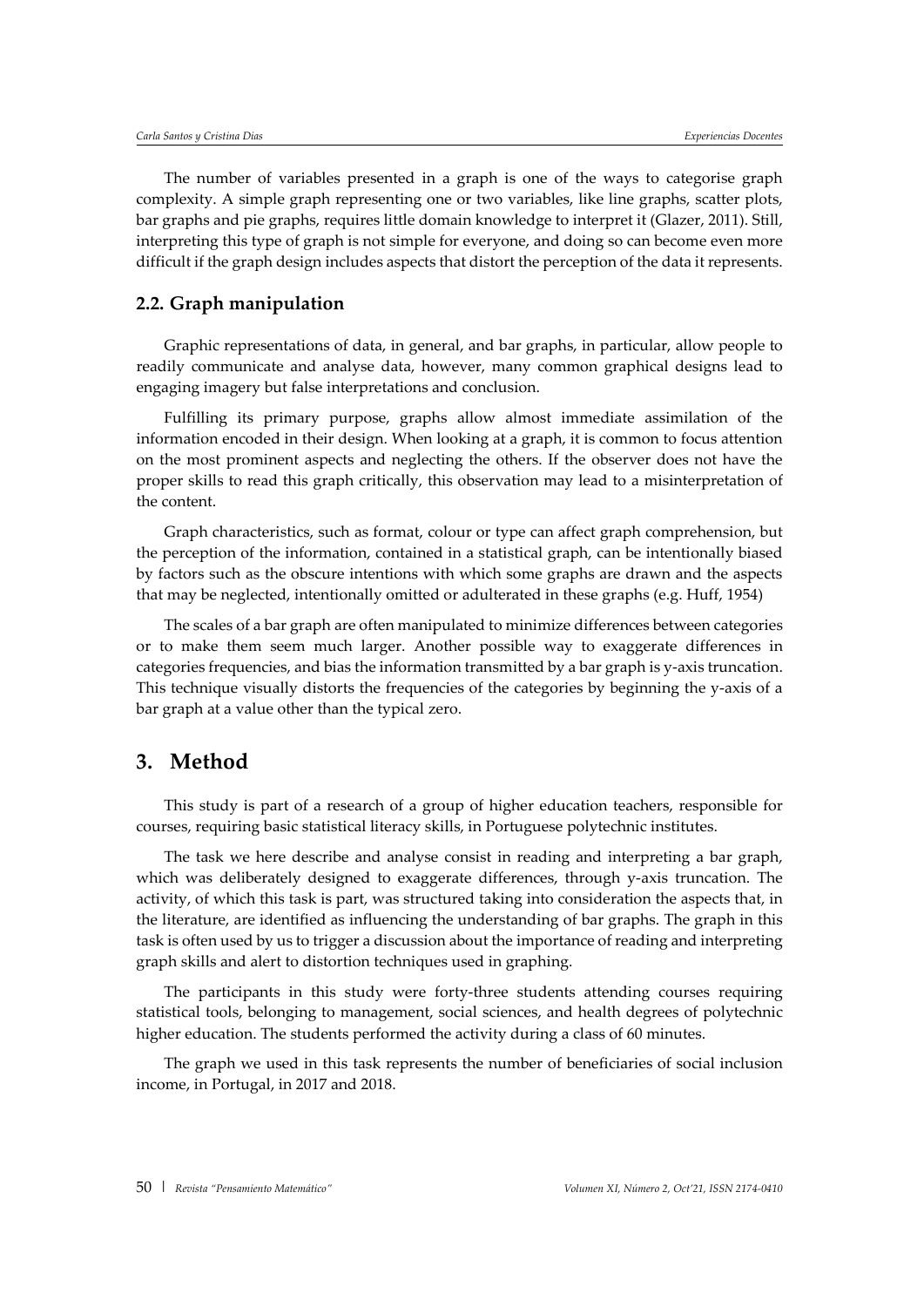

*Figure 1: Bar graph used in the task* Source: Authors of the paper, using data from http://www.seg-social.pt/estatisticas

Based on the observation of the graph, students were asked to comment on the statement " In 2018, there were less than half of RSI beneficiaries than in 2017".

Data was gathered from the students' answer sheets and analysed through content analysis, regarding the influence of y-axis truncation in the interpretation of the graph, the identification of the errors made by the students and the levels of graph comprehension achieved.

### **4. Results and discussion**

Among the students' answers, 19 were correct, 10 partially correct and 14 incorrect.

Responses that provide valid arguments regarding the disagreement with the sentence under consideration, accompanied by the correct calculation of the percentage supporting that disagreement, were classified as correct.

The answers that disagreed with the sentence under consideration but were not substantiated by the computation of the percentage, reflecting the relationship between the quantities, were considered partially correct.

Only one of the students thoroughly justified the difference between the frequencies, presenting the percentage computation accompanied by a description of how y-axis truncation makes it difficult to immediately analyse the graph content.

Among the 14 wrong answers, 12 were caused by negligence of the y-axis truncation or because they could not identify the variable or understand the scale. The other 2, were nonsense answers.

Regarding the levels of Curcio's taxonomy of graphical comprehension, thinking over the statement associated with the graph only involves the most elementary level, requiring the literal reading of data, the comprehension of the scale and units of measurement and the identification of the variable. Whereas, to support the comment, the calculation of a percentage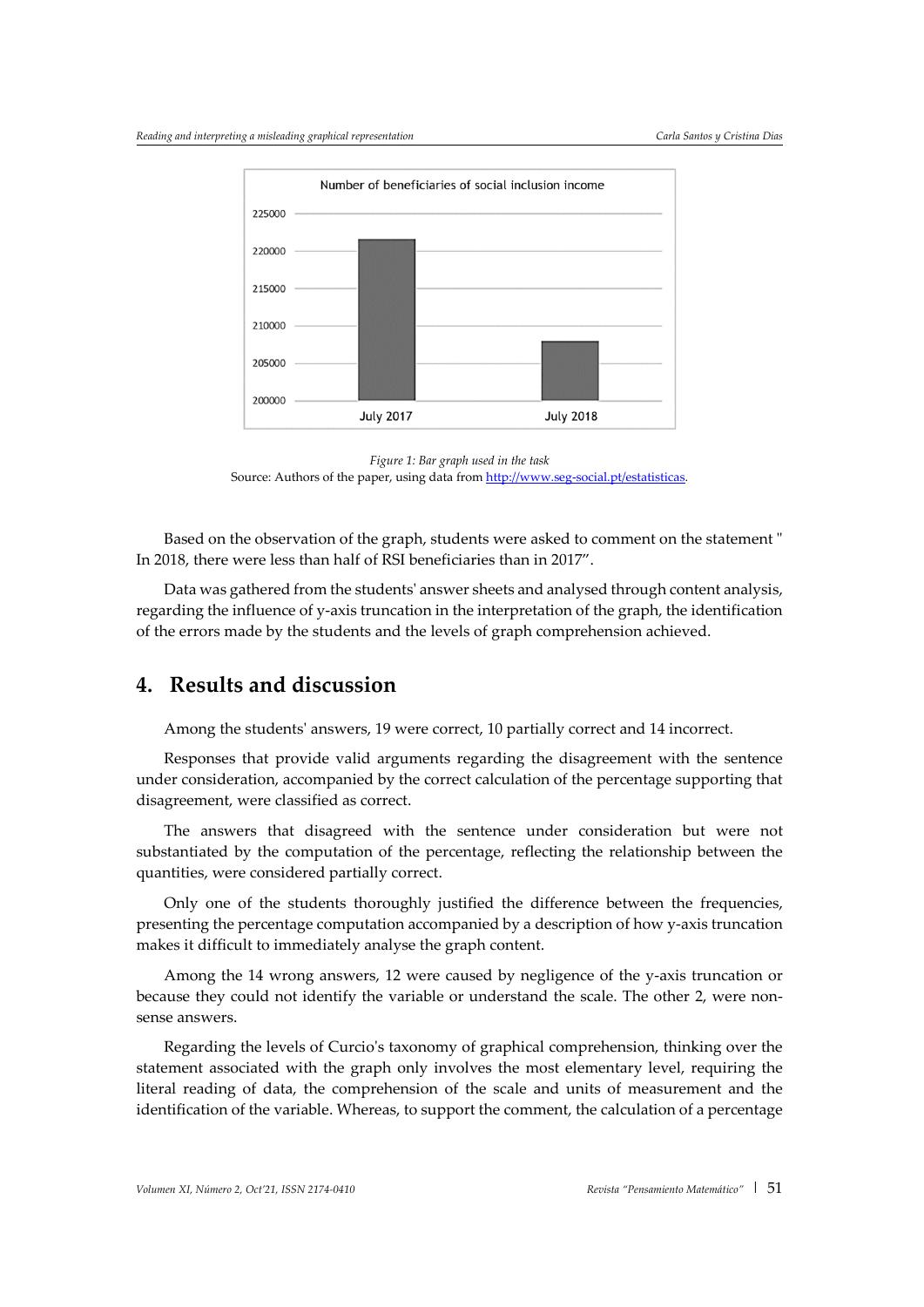would be necessary, so the task also involves the intermediate level of comprehension of graphics, with the use of prior mathematical knowledge.

The intermediate level in comprehension of graphics was achieved by 44% of the students, those whose answers were classified as correct. 37% of the students (10 with partially correct answers and 6 with wrong answers) were at the elementary level of graph comprehension. The remaining 8 students (19%) were unable to extract any relevant information from the graph.

Overall, students faced difficulties in interpreting the graph content, achieving mostly the first of the three data comprehension levels. Less than half of the students, participating in the study, were able to reach level II in data comprehension. It is noteworthy that y-axis truncation was a relevant factor in the cases of unsuccessful interpretation of the graph.

The results of our study led us to conclusions in line with those found in the literature on this subject, proving that the study of Statistics is not a guarantee of the acquisition of the basic skills of statistical literacy (e.g. Pereira-Mendoza & Mellor, 1990, Wu, 2004, Watson, 1997 and Arteaga *et al*., 2011).

The literature is very limited in studies on the skills of higher education students in the interpretation of bar graphs, with most studies related to future students of primary education. In our study, students demonstrated a lack of skills to extract information from a bar graph. These findings were in line with other studies (e.g. Monteiro, Selva & Ferreira, 2000, Yang, Restrepo & Stanley, 2019).

## **5. Conclusion**

The power to summarize large volumes of data and understand the most relevant characteristics of these data has made Statistics an indispensable working tool for researchers, as well as for the dissemination of numerical information in all fields of society.

Taking advantage of the technological development and the emergence of computer programs and applications that facilitate the elaboration of statistical graphs, the use of these graphs has become widespread in today's society, becoming essential elements, in scientific articles, technical reports, politics, sports or advertising. As a result, statistical literacy became component of adults´ numeracy.

The proposed task consisted of reading and interpreting a simple bar chart, like those that often appear in the media. In order to enhance biased interpretations, in situations of negligence in observation or limited skills in the comprehension of data representations, authors designed a graph with truncation of the y-axis, exaggerating differences between categories.

Through the analysis of the students' answers, it was possible to identify their errors and difficulties as well as to evaluate the level of comprehension of data, expressed in a bar graph.

Reflection on the results of this study provides us with an opportunity to adapt the teaching methods and strategies implemented in the U.C. that we teach in order to respond appropriately to the need to educate citizens capable of consciously producing, decoding and using statistical information in their personal, social and professional lives.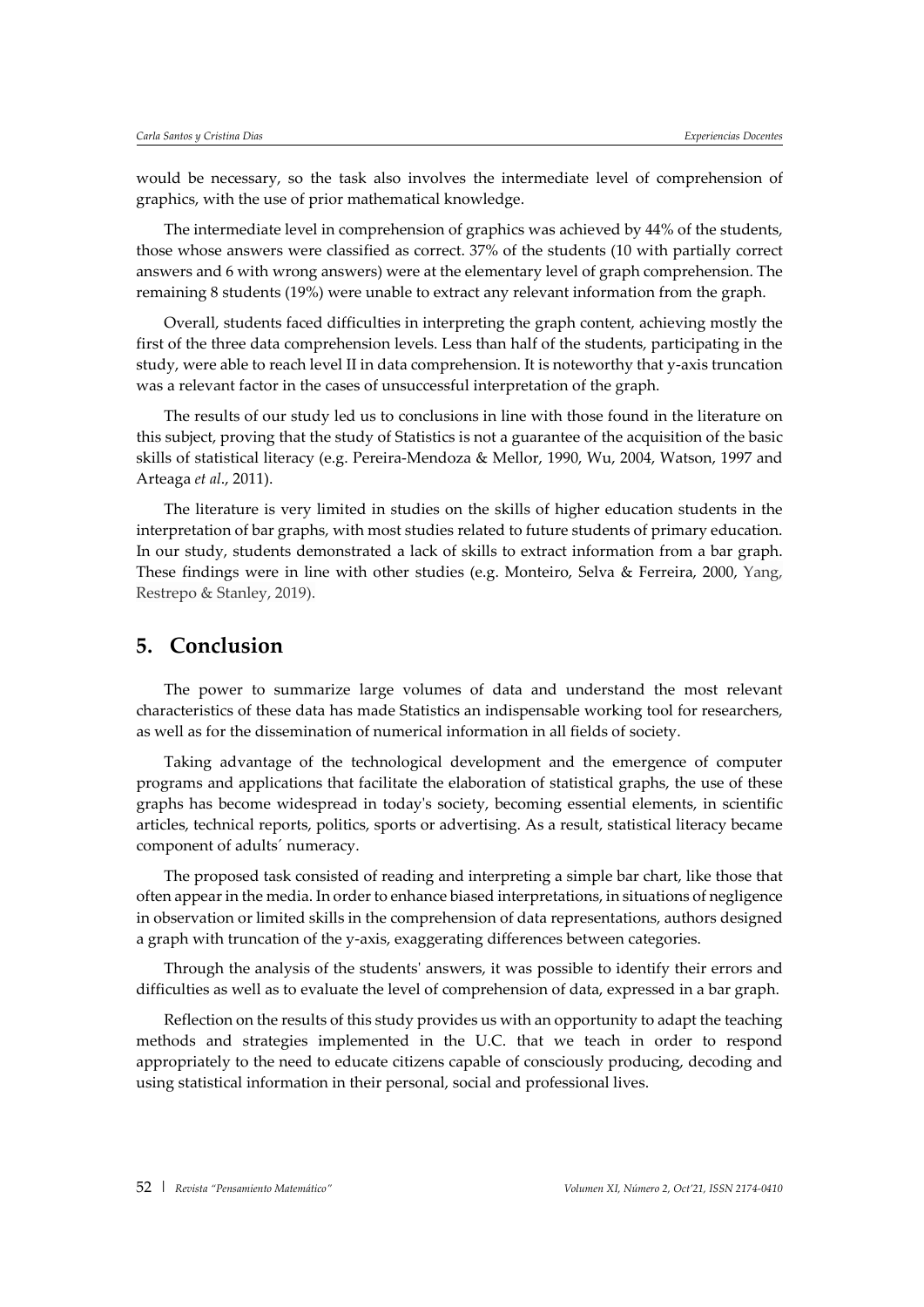#### **6. References**

- [1] ARTEAGA, P., BATANERO, C., CAÑADAS, G. y CONTRERAS, J. M. (2011) Las tablas y gráficos estadísticos como objetos culturales, *Números 76*, 55-67.
- [2] CURCIO, F. R. (1989) *Developing graph comprehension*. Reston, N.C.T.M.
- [3] FRIEL, S., CURCIO, F. y BRIGHT, G. (2001). Making Sense of Graphs: Critical Factors Influencing Comprehension and Instructional Implications. *Journal for Research in Mathematics Education*, *32*(2), 124-158
- [4] GALESIC, M. y GARCIA-RETAMERO, R. (2011) Graph literacy: A crosscultural comparison*. Medical Decision Making*, *31*(3), 444–457.
- [5] GLAZER, N. (2011) Challenges with graph interpretation: a review of the literature, *Studies in Science Education*, *47*(2), 183-210
- [6] HUFF, D. (1954) *How to Lie with Statistics*. Norton, New York. W. W. Norton and Company
- [7] KOSSLYN, S.M. (1985). Graphics and Human Information Processing: A review of five books. *Journal of the American Statistical Association*, *80*(391), 499-512.
- [8] MAUTONE, P. y MAYER, R. (2007). Cognitive aids for guiding graph comprehension. *Journal of Educational Psychology*, 99, 640–652.
- [9] MONTEIRO, C., SELVA, A., y FERREIRA, J. (2000). Tratamento de informações: investigando o processo de interpretação de gráficos [Data handling: investigating the process of interpretation of graphs] *Proceedings of the 52a. Reunião Anual da Sociedade para o Progresso da Ciência. Brasília, Brazil*.
- [10] MONTEIRO, C. y AINLEY, J. (2006) Student teachers interpreting media graphs. In A. Rossman & B. Chance (Eds.), *Proceedings of the Seventh International Conference on Teaching Statistics, Salvador, Brazil: International Statistical Institute and International Association for Statistical Education*.
- [11] MOORE, D. (1998). Statistics among the liberal arts. *Journal of the American Statistical Association*, *93*(444),1253-1259
- [12] PEREIRA-MENDOZA, L. y MELLOR, J. (1990). Student's concepts of bar graph: Some preliminary findings. *Proceedings of the Third International Conference on Teaching Statistics Ed D. Vere-Jones. Voorburg: International Statistical Institute.*
- [13] RATWANI, R., TRAFTON, J. y BOEHM-DAVIS, D. (2008). Thinking graphically: Connecting vision and cognition during graph comprehension. *Journal of Experimental Psychology: Applied*. *14*, 36–49.
- [14] SABBAG, A. G., y ZIEFFLER, A. (2015) Assessing Learning Outcomes: An Analysis of the GOALS-2 Instrument. *Statistics Education Research Journal*, *14*, 93–116.
- [15] WATSON, J. (1997) *Assessing Statistical Thinking Using the Media*. In: I. Gal & J. B. Garfield (eds.). The Assessment Challenge in Statistics Education, pp.107-121. Amsterdam: IOS Press and The International Statistical Institute.
- [16] YANG, B. W., RESTREPO, C. V., y STANLEY, M. (2019). The Misleading Effect of